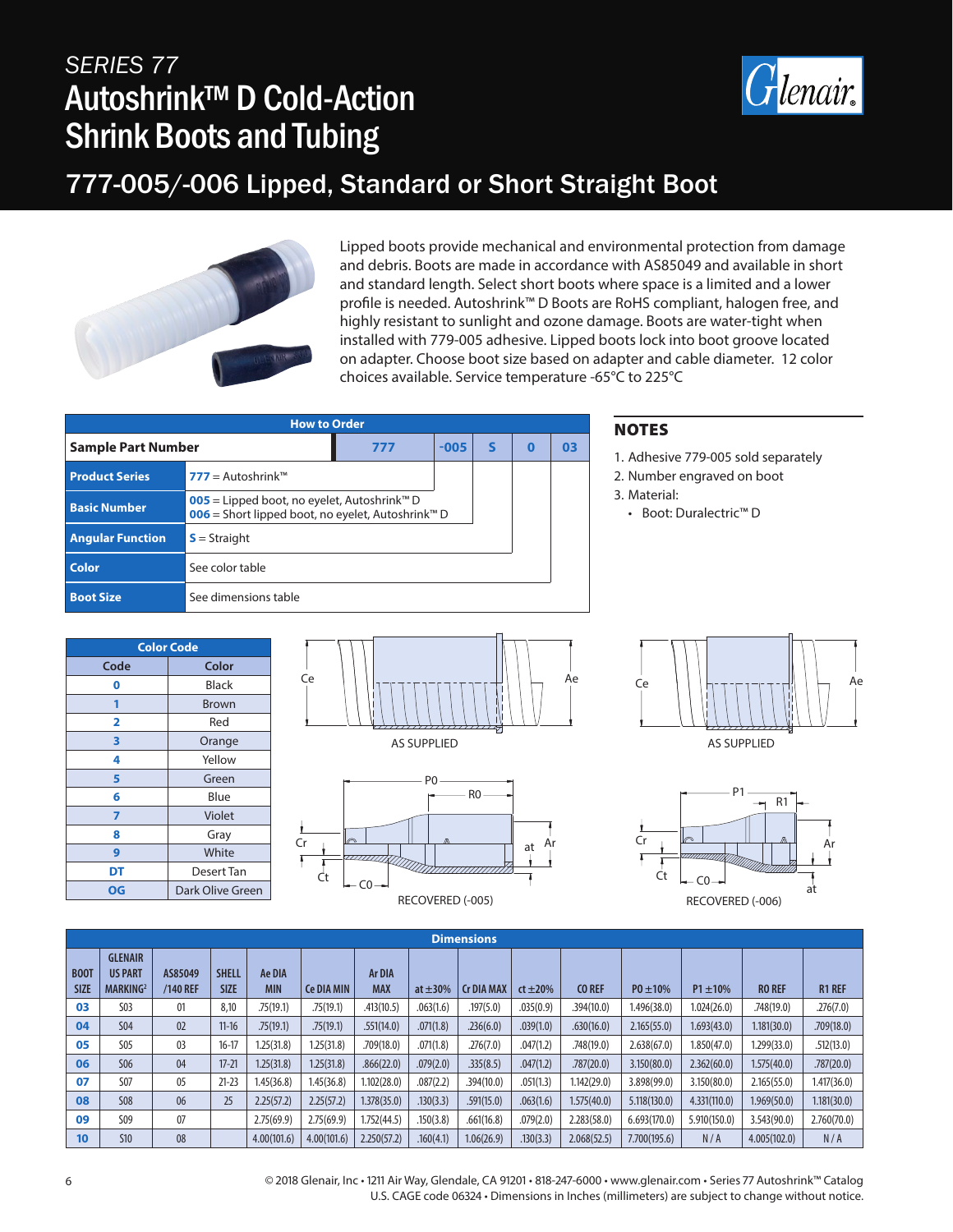# *SERIES 77* Autoshrink™ D Cold-Action Shrink Boots and Tubing



### 777-005 Right Angle Lipped Boot



Lipped boots provide mechanical and environmental protection from damage and debris. Boots are made in accordance with AS85049 and fit standard boot adapters for circular connectors. Autoshrink™ D Boots are RoHS compliant, halogen free, and highly resistant to sunlight and ozone damage. Boots are water-tight when installed with 779-005 adhesive. Lipped boots lock into boot groove located on adapter. Choose boot size based on adapter diameter and cable diameter. 12 color choices available. Service temperature -65°C to 225°C

| <b>How to Order</b>       |                                                                |        |   |          |    |  |  |  |  |  |
|---------------------------|----------------------------------------------------------------|--------|---|----------|----|--|--|--|--|--|
| <b>Sample Part Number</b> | 777                                                            | $-005$ | A | $\bf{0}$ | 03 |  |  |  |  |  |
| <b>Product Series</b>     | $777 =$ Autoshrink <sup>TM</sup>                               |        |   |          |    |  |  |  |  |  |
| <b>Basic Number</b>       | <b>005</b> = Lipped boot, no eyelet, Autoshrink <sup>™</sup> D |        |   |          |    |  |  |  |  |  |
| <b>Angular Function</b>   | $A = 90^\circ$                                                 |        |   |          |    |  |  |  |  |  |
| <b>Color</b>              | See color table                                                |        |   |          |    |  |  |  |  |  |
| <b>Boot Size</b>          | See dimensions table                                           |        |   |          |    |  |  |  |  |  |

#### NOTES

- 1. Adhesive 779-005 sold separately
- 2. Number engraved on boot
- 3. Material:
- Boot: Duralectric™ D

| <b>Color Code</b> |                  |  |  |  |  |  |  |
|-------------------|------------------|--|--|--|--|--|--|
| Code              | Color            |  |  |  |  |  |  |
| 0                 | Black            |  |  |  |  |  |  |
|                   | Brown            |  |  |  |  |  |  |
| 2                 | Red              |  |  |  |  |  |  |
| 3                 | Orange           |  |  |  |  |  |  |
| 4                 | Yellow           |  |  |  |  |  |  |
| 5                 | Green            |  |  |  |  |  |  |
| 6                 | Blue             |  |  |  |  |  |  |
| 7                 | Violet           |  |  |  |  |  |  |
| 8                 | Gray             |  |  |  |  |  |  |
| 9                 | White            |  |  |  |  |  |  |
| DT                | Desert Tan       |  |  |  |  |  |  |
| OG                | Dark Olive Green |  |  |  |  |  |  |





RECOVERED

|                            | <b>Dimensions</b>                                        |                            |                             |            |                   |                   |               |                   |              |               |              |              |  |
|----------------------------|----------------------------------------------------------|----------------------------|-----------------------------|------------|-------------------|-------------------|---------------|-------------------|--------------|---------------|--------------|--------------|--|
| <b>B00T</b><br><b>SIZE</b> | <b>GLENAIR</b><br><b>US PART</b><br>MARKING <sup>2</sup> | AS85049/<br><b>141 REF</b> | <b>SHELL</b><br><b>SIZE</b> | Ae DIA MIN | <b>Ce DIA MIN</b> | <b>Ar DIA MAX</b> | at $\pm 30\%$ | <b>Cr DIA MAX</b> | $ct \pm 20%$ | <b>CO REF</b> | $P \pm 20%$  | <b>R</b> REF |  |
| 03                         | A03                                                      | 01                         | 9                           | .75(19.1)  | .75(19.1)         | .394(10.0)        | .063(1.6)     | .197(5.0)         | .035(0.9)    | .394(10.0)    | .984(25.0)   | .984(25.0)   |  |
| 04                         | A04                                                      | 02                         | $11 - 15$                   | .75(19.1)  | .75(19.1)         | .532(13.5)        | .071(1.8)     | .217(5.5)         | .039(1.0)    | .472(12.0)    | 1.260(32.0)  | 1.063(27.0)  |  |
| 05                         | A05                                                      | 03                         | $13-17$                     | 1.25(31.8) | 1.25(31.8)        | .709(18.0)        | .071(1.8)     | .276(7.0)         | .047(1.2)    | .591(15.0)    | 1.535(39.0)  | 1.260(32.0)  |  |
| 06                         | A06                                                      | 04                         | $17 - 21$                   | 1.25(31.8) | 1.25(31.8)        | .886(22.5)        | .079(2.0)     | .335(8.5)         | .047(1.2)    | .630(16.0)    | 1.929(49.0)  | 1.496(38.0)  |  |
| 07                         | A07                                                      | 05                         | $21 - 23$                   | 1.45(36.8) | 1.45(36.8)        | 1.102(28.0)       | .087(2.2)     | .394(10.0)        | .059(1.5)    | .709(18.0)    | 2.165(55.0)  | 1.850(47.0)  |  |
| 08                         | A08                                                      | 06                         | $23 - 25$                   | 2.25(57.2) | 2.25(57.2)        | 1.378(35.0)       | .130(3.3)     | .591(15.0)        | .079(2.0)    | 1.260(32.0)   | 3.150(80.0)  | 2.165(55.0)  |  |
| 09                         | A09                                                      | 07                         | $25 - 33$                   | 2.75(69.9) | 2.75(69.9)        | 1.752(44.5)       | .150(3.8)     | .661(16.8)        | .079(2.0)    | 1.890(48.0)   | 4.250(108.0) | 2.680(68.0)  |  |

© 2018 Glenair, Inc • 1211 Air Way, Glendale, CA 91201 • 818-247-6000 • www.glenair.com • Series 77 Autoshrink™ Catalog 7 U.S. CAGE code 06324 • Dimensions in Inches (millimeters) are subject to change without notice.